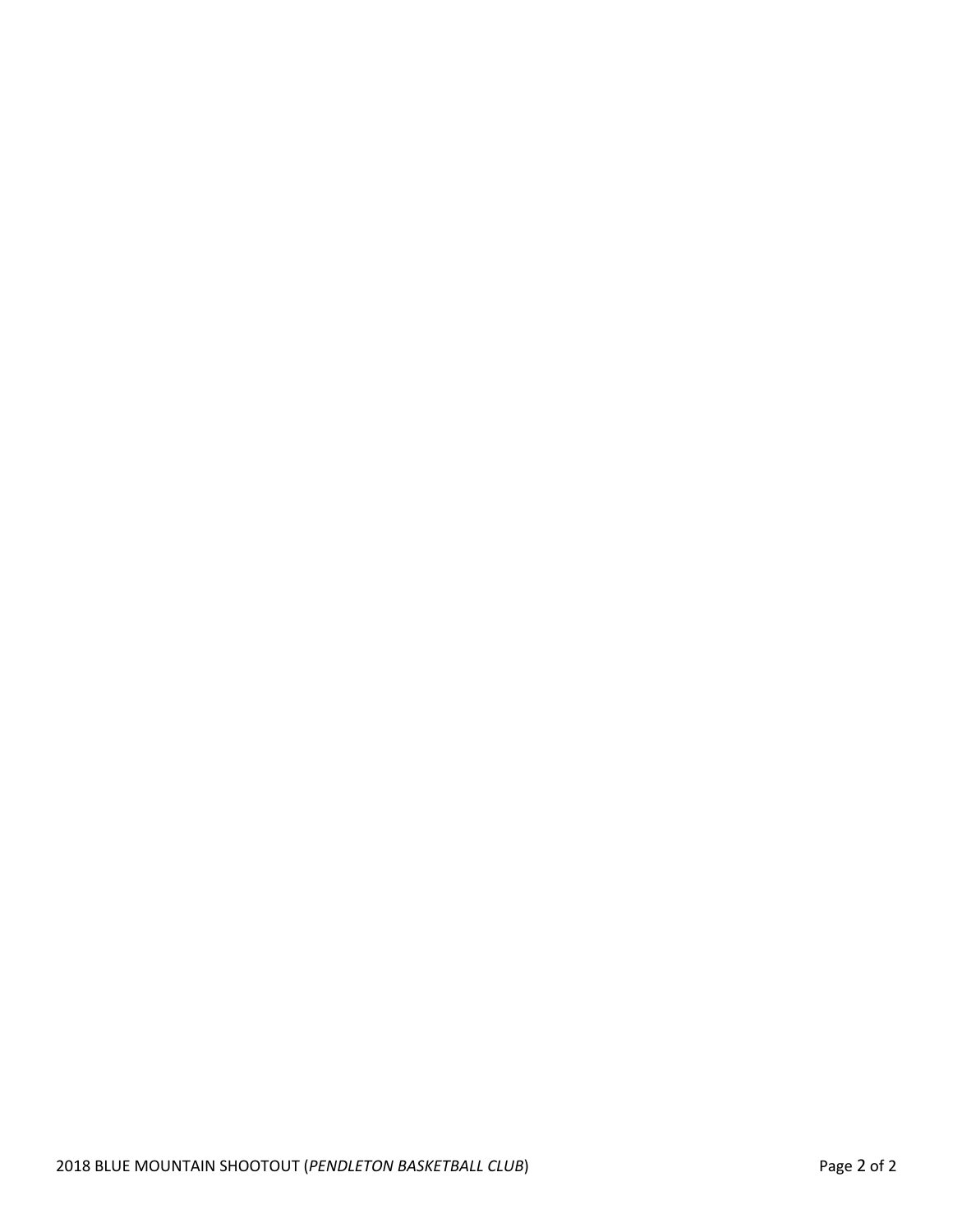| <b>Entry Fee:</b>    | \$150 entry fee (Make checks payable to: Pendleton Basketball Club)<br>DISCOUNT:                                                                                                                                                                                                                                                                                                                                                                                                                                                                                                                                                                                                                                                                                                                          |                              |                                           |                                                                                                                                                                                                                                                                                                                            |  |  |  |  |  |
|----------------------|-----------------------------------------------------------------------------------------------------------------------------------------------------------------------------------------------------------------------------------------------------------------------------------------------------------------------------------------------------------------------------------------------------------------------------------------------------------------------------------------------------------------------------------------------------------------------------------------------------------------------------------------------------------------------------------------------------------------------------------------------------------------------------------------------------------|------------------------------|-------------------------------------------|----------------------------------------------------------------------------------------------------------------------------------------------------------------------------------------------------------------------------------------------------------------------------------------------------------------------------|--|--|--|--|--|
|                      |                                                                                                                                                                                                                                                                                                                                                                                                                                                                                                                                                                                                                                                                                                                                                                                                           |                              |                                           | EARLY BIRD REGISTRATION: Team registrations postmarked by Friday, November 9, 2018<br>will receive a \$25 discount.<br>Teams that registered for the 2018 Blue Mountain Shootout<br>Tournament get reduced entry fee of \$175 for the 2019 Clash<br>of the Border, a savings of \$50 (normally \$225 registration<br>fee). |  |  |  |  |  |
|                      |                                                                                                                                                                                                                                                                                                                                                                                                                                                                                                                                                                                                                                                                                                                                                                                                           | <b>BLUE MTN SHOOTOUT:</b>    |                                           |                                                                                                                                                                                                                                                                                                                            |  |  |  |  |  |
|                      | <b>LATE FEE:</b>                                                                                                                                                                                                                                                                                                                                                                                                                                                                                                                                                                                                                                                                                                                                                                                          | considered, if space allows. |                                           | Additional \$25 fee for late registrations (see deadline above). Late registrations may be                                                                                                                                                                                                                                 |  |  |  |  |  |
| <b>AAU Licensed:</b> | This event is licensed by the Amateur Athletic Union of the U.S., Inc. Accordingly:<br>All participants must have a current AAU membership.<br>Participants should visit the AAU website www.aausports.org to obtain their<br>$\circ$<br>membership.<br>AAU Youth Athlete membership must be obtained before the competition<br>O<br>begins, except where the event operator has a laptop available with an internet<br>connection.<br>Be Prepared: Adult and Non-Athlete memberships are no longer instant and<br>cannot be applied for at an event. Due to background screenings, please allow<br>up to 10 days for adult memberships to be processed.<br>AAU membership may not be included as part of the entry fee to the event.<br>Any contacts listed on this flyer have a current AAU Membership. |                              |                                           |                                                                                                                                                                                                                                                                                                                            |  |  |  |  |  |
| NOTE:                | Anyone that coaches the team from the bench must also have an AAU card at game time. Memberships<br>can be purchased online: www.aausports.org. Tournament entry will be determined in the order that<br>entries and fees are received. Your team will not be scheduled in the tournament bracket until your<br>registration form and entry fee have been received. There is limited space in each age group we<br>encourage you to send in your entry right away.                                                                                                                                                                                                                                                                                                                                        |                              |                                           |                                                                                                                                                                                                                                                                                                                            |  |  |  |  |  |
| Roster:              | The roster established at the time of the first game must be used throughout the Entire tournament. No<br>additions or changes are permitted. Players must have cards purchased in advance to participate.                                                                                                                                                                                                                                                                                                                                                                                                                                                                                                                                                                                                |                              |                                           |                                                                                                                                                                                                                                                                                                                            |  |  |  |  |  |
| <b>Rules:</b>        | 2018-2019 High School Federation Rules.                                                                                                                                                                                                                                                                                                                                                                                                                                                                                                                                                                                                                                                                                                                                                                   |                              |                                           |                                                                                                                                                                                                                                                                                                                            |  |  |  |  |  |
|                      |                                                                                                                                                                                                                                                                                                                                                                                                                                                                                                                                                                                                                                                                                                                                                                                                           |                              |                                           | Special Technical Foul Rule: Any Technical foul or intentional foul, two points awarded and the ball out of bounds.                                                                                                                                                                                                        |  |  |  |  |  |
|                      |                                                                                                                                                                                                                                                                                                                                                                                                                                                                                                                                                                                                                                                                                                                                                                                                           |                              |                                           | Check coach's letter in your packet you will receive at the gym of your first game for additional rules.                                                                                                                                                                                                                   |  |  |  |  |  |
| Scorekeeper:         | Each team is to have ONE person to keep the individual score sheet that is provided at the score bench.<br>The scorekeeper may enter the game for free.                                                                                                                                                                                                                                                                                                                                                                                                                                                                                                                                                                                                                                                   |                              |                                           |                                                                                                                                                                                                                                                                                                                            |  |  |  |  |  |
| <b>Coaches:</b>      | Only ONE coach per team is allowed into the game free. More than one may coach, but must pay<br>admission and have an AAU card to sit on the bench.                                                                                                                                                                                                                                                                                                                                                                                                                                                                                                                                                                                                                                                       |                              |                                           |                                                                                                                                                                                                                                                                                                                            |  |  |  |  |  |
| <b>Admission:</b>    | <b>ADULTS (AGE 18-55)</b><br><b>ADULTS (AGE 55 and Over)</b><br>KIDS AGE 6-18<br>KIDS AGE 5 and under                                                                                                                                                                                                                                                                                                                                                                                                                                                                                                                                                                                                                                                                                                     |                              | \$5.00<br>\$3.00<br>\$3.00<br><b>FREE</b> |                                                                                                                                                                                                                                                                                                                            |  |  |  |  |  |